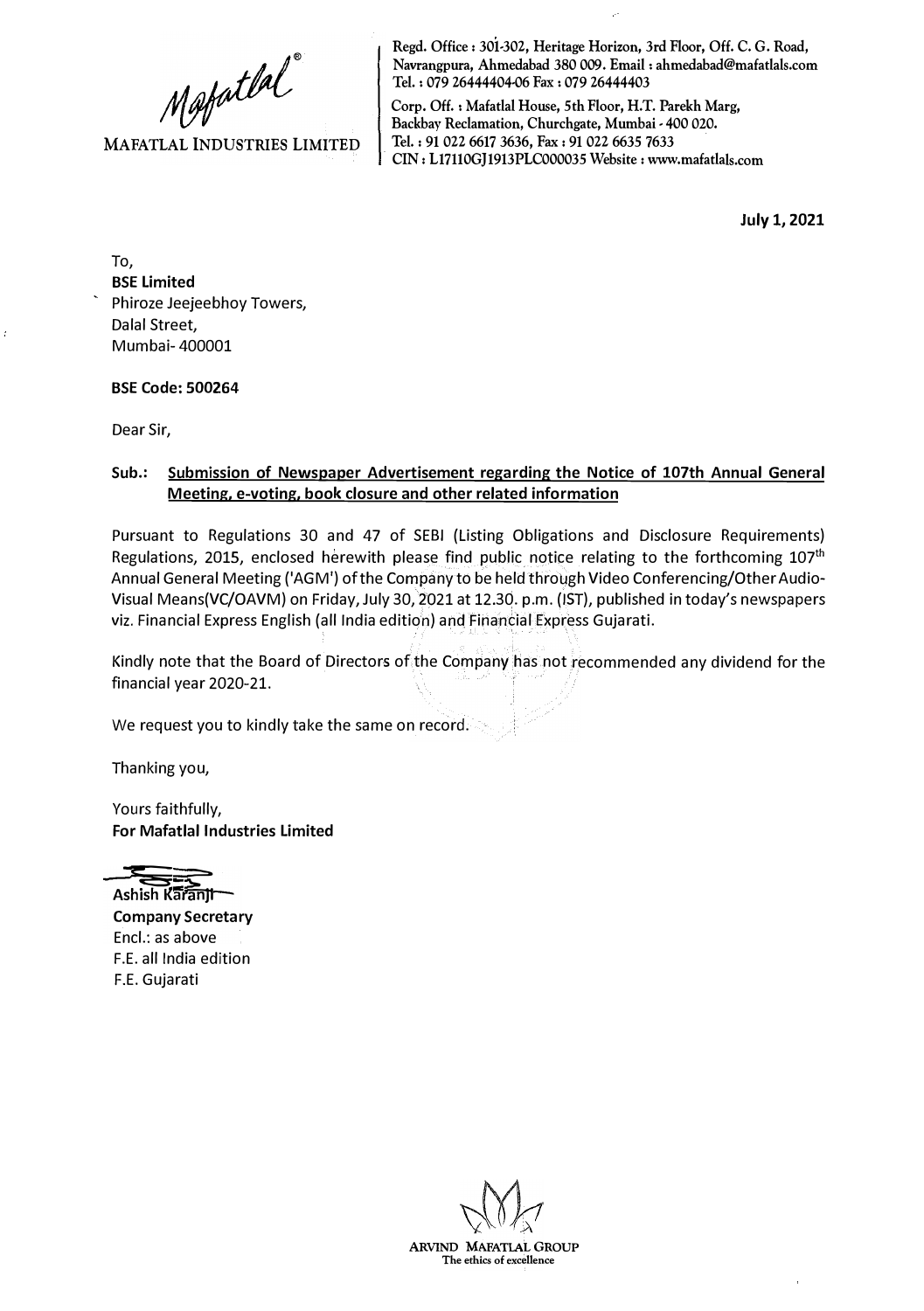



- 7. A member may participate in the AGM even after exercisirfg his right to vote through remote e-voting but shall not be allowed to vete again in the Meeting.
	- 8. The result of e-voting shall be announced within 48 hours of the conclusio The result of the AGM by the Chairman or any other Director authorised by him.<br>The result shall be displayed on the website of the Company at<br>www.mafatlals.com under "Financial & Disclosures" section and shall also be filed with the Stock Exchange.

Manner of registering email Ids:

- (a) Members holding shares in physical form may send an emall<br>request to einward.ris@kfintech.com along with details of their<br>Folio No., Name, Scanned copy of share certificate (Front & Back), Self-attested Scan copy of PAN Card, Address Proof (Aadhar Cara and Bank Passbook Certified). · I
- (b) Members holding shares in Demat may please update their email with their Depository Participant (DP).

NY

For Mafatlal Industries Limited Ashish A. Karanji **Company Secretary** 

Place : Ahmedabad ARVIND MAFATLAL GROUP<br>Dated : 30<sup>th</sup> June, 2021 The ethics of excellence Dated :  $30<sup>th</sup>$  June, 2021